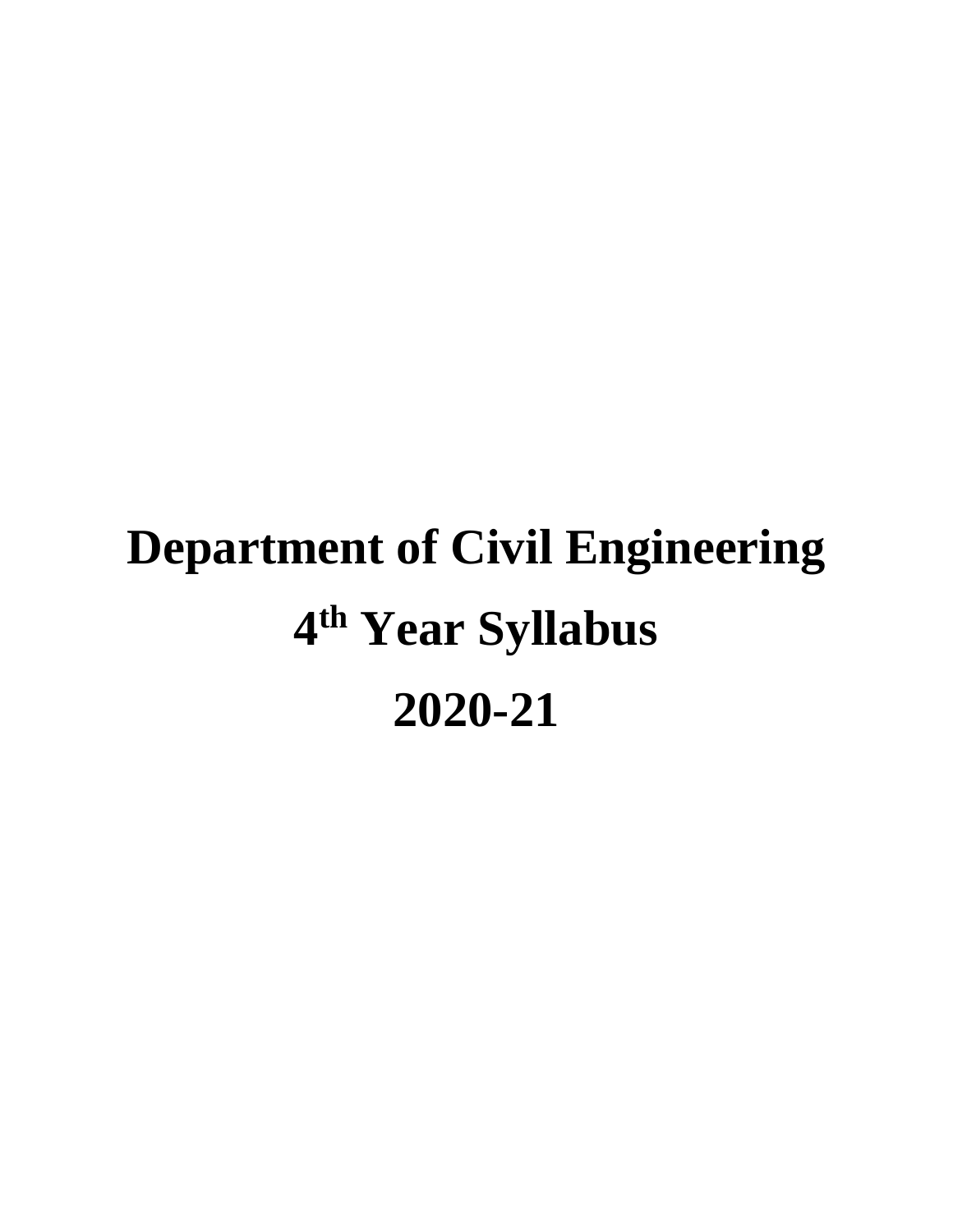### **VII SEMESTER**

|                | DEPARTMENT OF CIVIL ENGINEERING<br><b>SCHEME OF TEACHING AND EXAMINATION</b><br>VII SEMESTER B.E (AUTONOMOUS SCHEME) |                                                |            |                |                |                |                |
|----------------|----------------------------------------------------------------------------------------------------------------------|------------------------------------------------|------------|----------------|----------------|----------------|----------------|
| Sl.No.         | <b>Subject</b><br>Code                                                                                               | <b>Subject</b>                                 | Category   | L              | T              | ${\bf P}$      | Cr.            |
| 1              | CV0413                                                                                                               | Quantity Surveying & Estimation                | GC         | 4              | $\theta$       | $\Omega$       | $\overline{4}$ |
| $\overline{2}$ | CV0414                                                                                                               | <b>Transportation Engineering</b>              | <b>FCT</b> | $\overline{4}$ | $\overline{0}$ | $\theta$       | $\overline{4}$ |
| 3              | CV0434                                                                                                               | Waste Water Engineering                        | FCE        | $\overline{4}$ | $\overline{0}$ | $\theta$       | $\overline{4}$ |
| $\overline{4}$ | CV0438                                                                                                               | Design of Steel Structures                     | <b>FCS</b> | 3              | $\overline{2}$ | $\theta$       | $\overline{4}$ |
| 5              |                                                                                                                      | Elective -III                                  |            | 3              | $\overline{0}$ | $\overline{0}$ | 3              |
| 6              | <b>CV0120</b>                                                                                                        | <b>Environmental Engineering</b><br>Laboratory | <b>FCE</b> | $\overline{0}$ | $\Omega$       | 3              | 1.5            |
| $\overline{7}$ | <b>CV0121</b>                                                                                                        | Concrete and NDT Laboratory                    | <b>FCS</b> | $\Omega$       | $\Omega$       | 3              | 1.5            |
| 8              | CV0213                                                                                                               | Detailing of Steel Structures                  | <b>FCS</b> | $\mathbf{1}$   | $\Omega$       | $\overline{2}$ | $\overline{2}$ |
| 9              | CV0125                                                                                                               | <b>Stacked Project</b>                         | GC         |                |                |                | $\mathbf{1}$   |
|                | <b>Total Credits</b>                                                                                                 |                                                |            |                | 25             |                |                |
|                |                                                                                                                      | <b>Total Contact Hrs</b>                       |            |                |                |                | 29             |

| Sl.No.                      | <b>Subject Code</b> | <b>Elective-III</b>                   | Category   |
|-----------------------------|---------------------|---------------------------------------|------------|
|                             |                     |                                       |            |
|                             | CV0316              | Pavement Evaluation and Management    | <b>FET</b> |
| $\mathcal{D}_{\mathcal{L}}$ | CV0323              | Repair & Rehabilitation of Structures | <b>FES</b> |
| 3                           | CV0328              | Disaster Management                   | <b>GE</b>  |
| 4                           | CV0335              | <b>Foundation Engineering</b>         | <b>FEG</b> |
| 5                           | CV0336              | Pipe Network Analysis and Design      | FEH        |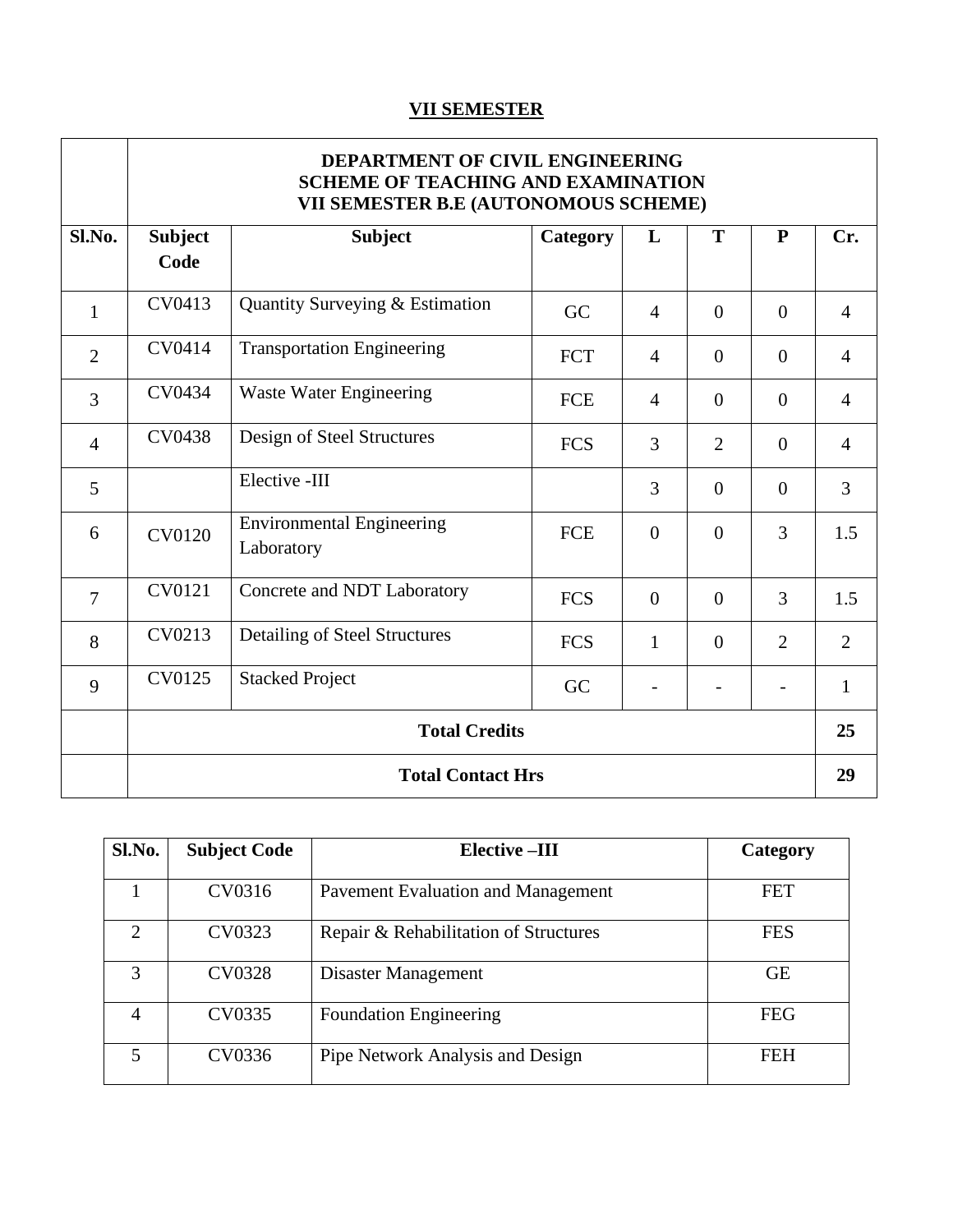| GC.        | Core                                               |
|------------|----------------------------------------------------|
| <b>FCS</b> | <b>Foundation Core-Structure</b>                   |
| <b>FCE</b> | <b>Foundation Core-Environmental</b>               |
| <b>FCG</b> | <b>Foundation Core- Geotechnical</b>               |
| <b>FCT</b> | Foundation Core-Transportation                     |
| <b>GE</b>  | Elective                                           |
| <b>FES</b> | <b>Foundation Elective-Structure</b>               |
| <b>FEG</b> | <b>Foundation Elective- Geotechnical</b>           |
| <b>FET</b> | Foundation Elective-Transportation                 |
| FEH        | Foundation Elective-Hydraulics and water resources |
|            |                                                    |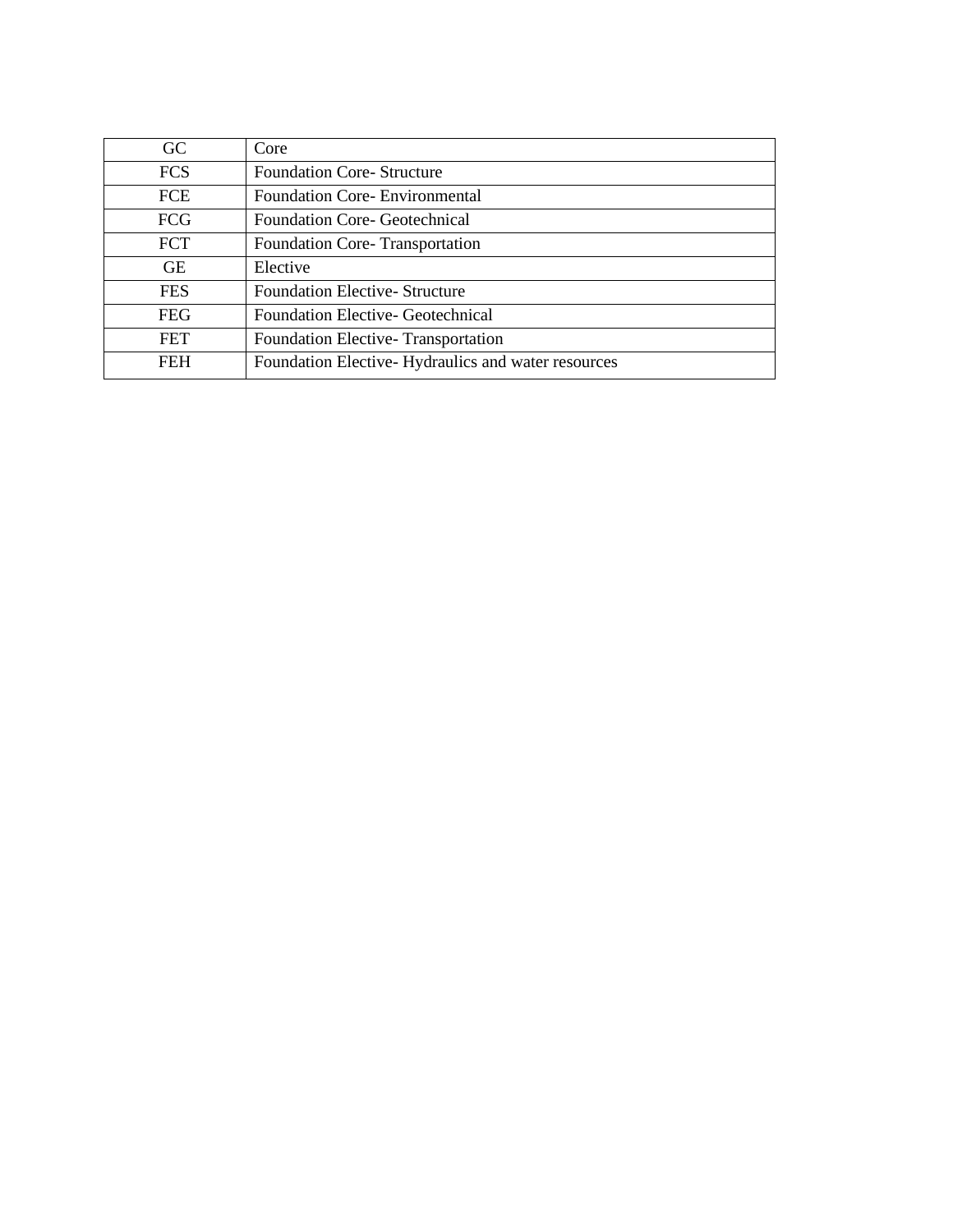# **Shortlisted Courses for 7th semester**

Regarding the enrollment for value added courses of Massive Open Online Courses-MOOC (NPTEL-National Programme on Technology Enhanced Learning) for 7<sup>th</sup>semester Civil Engineering students.

As per the University guidelines it is advised that Final year students are informed to enroll into any one course from the NPTEL shortlisted courses to enhance their level of competency.

| $\frac{\text{SI.}}{\text{No}}$ | <b>Course Id</b> | Discipline/<br>Category              | <b>Course Name</b>                                                      | <b>Host</b><br><b>Institute</b>   | <b>Course</b><br><b>Duration</b> | <b>Course</b><br><b>Start</b><br>Date | <b>Course</b><br>End<br><b>Date</b> | <b>Exam</b><br>date    |
|--------------------------------|------------------|--------------------------------------|-------------------------------------------------------------------------|-----------------------------------|----------------------------------|---------------------------------------|-------------------------------------|------------------------|
| $\mathbf{1}$                   | $noc20-$<br>ce44 | Civil<br>Engineering                 | <b>Project Planning</b><br>& Control                                    | <b>IITM</b>                       | 8 Weeks                          | 14 Sep<br>2020                        | $06 -$<br>NOV-<br>2020              | Dec-<br>$18 -$<br>2020 |
| $\overline{2}$                 | $noc20-$<br>ce47 | Civil<br>Engineering                 | Glass in buildings<br>: Design and<br>applications                      | IITM &<br><b>Glass</b><br>Academy | 12<br>Weeks                      | $14$ Sep<br>2020                      | $09 -$<br>Dec-<br>20                | Dec-<br>$19-$<br>2020  |
| $\overline{3}$                 | $noc20-$<br>ce52 | Civil<br>Engineering                 | Earthquake<br><b>Resistant Design</b><br>of Foundations                 | <b>IITR</b>                       | 8 Weeks                          | 14 Sep<br>2020                        | $06 -$<br>NOV-<br>2020              | Dec-<br>19<br>2020     |
| $\overline{\mathbf{4}}$        | $noc20-$<br>ce53 | Civil<br>Engineering                 | Introduction to<br>Multimodal Urban<br>Transportation<br>Systems (MUTS) | <b>IIT KGP</b>                    | 12<br>Weeks                      | 14 Sep<br>2020                        | 04 Dec<br>2020                      | 19 Dec<br>2020         |
| 5                              | $Noc20-$<br>ce58 | Civil<br>Engineering                 | <b>Remote Sensing</b><br>and GIS                                        | <b>IITG</b>                       | 8 weeks                          | $14$ Sep<br>2020                      | $06$ Nov<br>2020                    | 18 Dec<br>2020         |
| 6                              | $noc20-$<br>hs60 | Humanities<br>and Social<br>Sciences | Soft skills                                                             | <b>IITR</b>                       | 12<br>Weeks                      | 14 Sep<br>2020                        | $09 -$<br>Dec-<br>2020              | Dec<br>$19-$<br>2020   |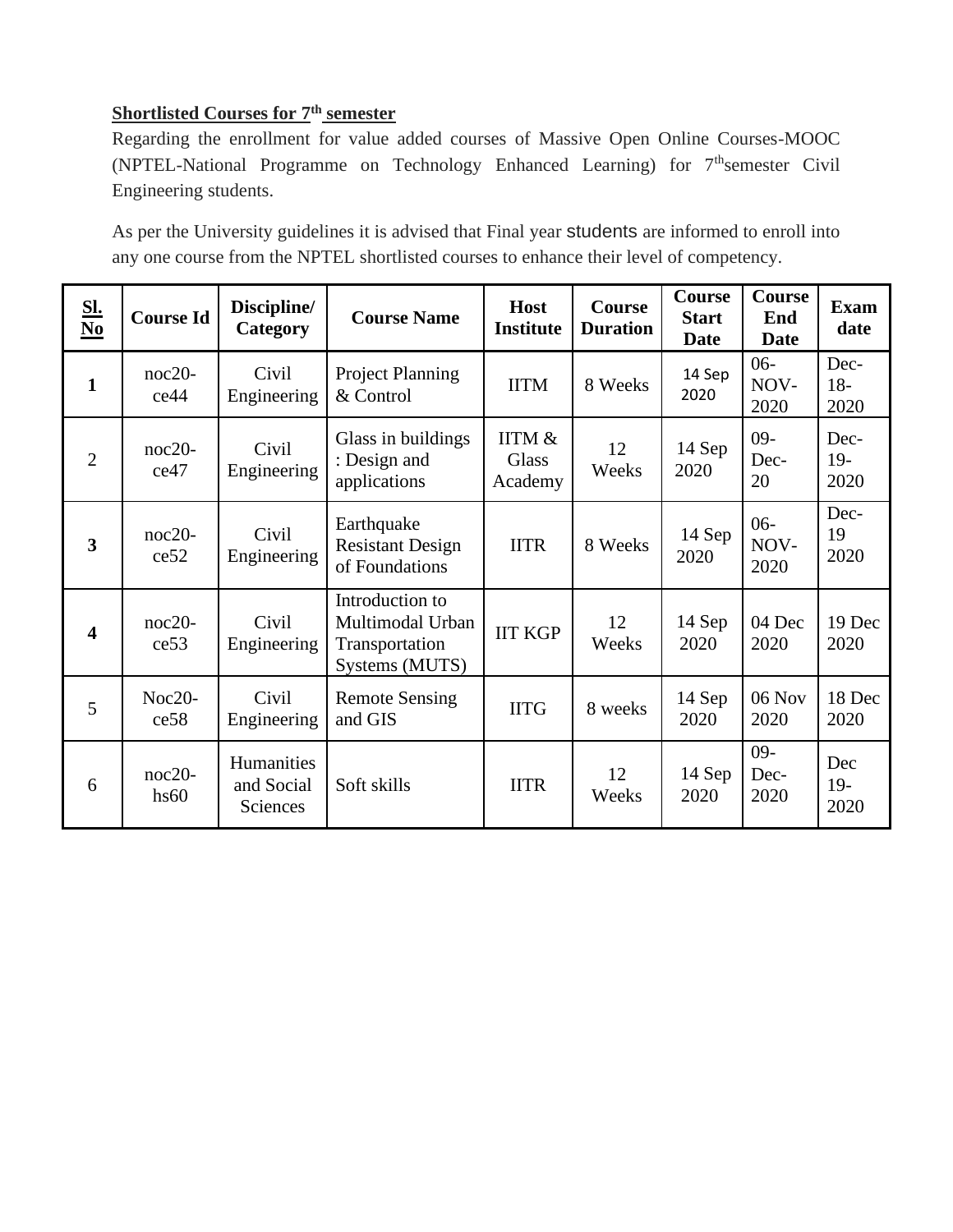## **VIII SEMESTER**

#### **DEPARTMENT OF CIVIL ENGINEERING SCHEME OF TEACHING AND EXAMINATION VIII SEMESTER B.E (AUTONOMOUS SCHEME)**

|                | <u>THE DENTED FER DIE (AU FUNUMUUD) DUITEME!</u> |                                                          |            |                |                |                |                |
|----------------|--------------------------------------------------|----------------------------------------------------------|------------|----------------|----------------|----------------|----------------|
| Sl.No.         | <b>Subject</b><br>Code                           | <b>Subject</b>                                           | Category   | L              | T              | ${\bf P}$      | Cr.            |
| $\mathbf{1}$   | CV0342                                           | <b>Construction and Project</b><br>Management            | GC         | 3              | $\overline{0}$ | $\overline{0}$ | 3              |
| $\overline{2}$ | CV0435                                           | Engineering Economics and<br><b>Financial Management</b> | GC         | $\overline{4}$ | $\overline{0}$ | $\overline{0}$ | $\overline{4}$ |
| 3              | CV0436                                           | <b>Pre-stressed Concrete Structures</b>                  | <b>FCS</b> | $\overline{4}$ | $\overline{0}$ | $\Omega$       | $\overline{4}$ |
| $\overline{4}$ |                                                  | Elective-IV                                              |            | 3              | $\overline{0}$ | $\overline{0}$ | 3              |
| 5              |                                                  | Elective -V                                              |            | $\mathbf{1}$   | $\overline{2}$ | $\overline{0}$ | $\overline{2}$ |
| 6              | CV0210                                           | Design & Drawing of Bridges                              | <b>FCS</b> | $\mathbf{1}$   | $\overline{0}$ | $\overline{2}$ | 2              |
| $\overline{7}$ | CV0601                                           | Major Project                                            | GC         | $\overline{0}$ | $\overline{0}$ | 12             | 6              |
|                | <b>Total Credits</b>                             |                                                          |            |                |                | 24             |                |
|                | <b>Total Contact Hrs</b>                         |                                                          |            |                |                | 32             |                |

| Sl.No.         | <b>Subject Code</b> | Elective -IV                                             | Category   |
|----------------|---------------------|----------------------------------------------------------|------------|
|                | CV0314              | <b>Advanced RCC Structures</b>                           | <b>FES</b> |
| $\overline{2}$ | CV0333              | <b>Environmental Sanitation</b>                          | <b>FEE</b> |
| 3              | CV0334              | <b>Structural Dynamics and Earthquake</b><br>Engineering | <b>FES</b> |
| 4              | CV0339              | <b>Earth Retaining Structures</b>                        | <b>FEG</b> |
| 5              | CV0338              | Water Resources Engineering and Management               | <b>FEH</b> |
| 6              | CV0344              | <b>Airport Engineering</b>                               | <b>FET</b> |